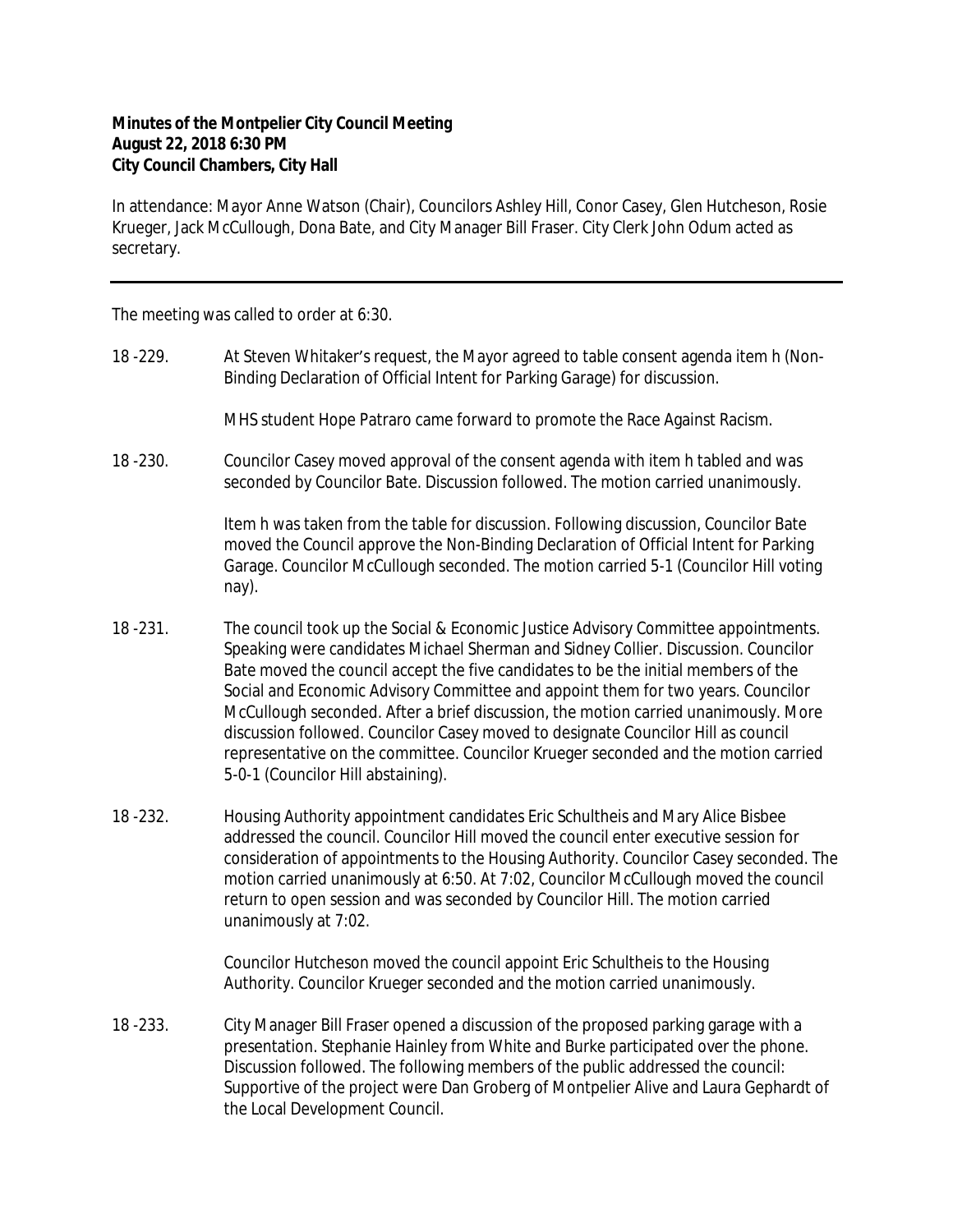Speaking to voice concern or opposition were: Stephen Whitaker, Paul Carnahan, John Snell, Eve Jacobs-Carnahan, and Deb Sachs. More council discussions followed.

Councilor Bate moved to approve agreement terms with Capitol Plaza and authorize the City Manager to complete and execute the final contract, seconded by Councilor Hutcheson. During discussion Councilor Bate moved the previous question but the motion died for lack of a second. After further discussion, the motion carried 4-2 (Councilors Krueger and Hill voting nay).

Councilor Bate moved to direct the City Manager to complete the next steps required for this project as outlined in the attached memo, with Councilor McCullough seconding, Discussion followed. Motion carried 5-1 (Councilor Hill voting nay).

After discussion, Councilor McCullough voted to set October 3 as the date for a public hearing on a possible November 6 bond vote on this project. Councilor Hutcheson seconded. After brief discussion, the motion carried 5-1 (Councilor Hill voting nay).

The Mayor called a recess at 8:43. The meeting reconvened at 8:50.

Councilor McCullough moved to amend the VEPC plan to incorporate the larger parking garage design. Councilor Casey seconded and the motion carried 5-1 (Councilor Hill voting nay).

- 18 -234. After a brief discussion, the mayor opened the public hearing/1st reading on the proposed Union Elementary School Parking Ordinance (Temporary), 1st Reading. Police Chief Facos and Public Works Director McArdle participated in the discussion. After further discussion, Councilor McCullough amend the proposed ordinance to reflect a change recommended by the Chief and DPW Director, and then to approve it for second reading. Councilor Hutcheson seconded and the motion carried on a 5-0-1 vote (Councilor Casey abstaining). The public hearing was closed at 9:12.
- 18 -236. The mayor introduced the discussion of the creation of Confluence Park. Ricarda Erickson and Steve Libby of the Vermont River Conservancy participated in the discussion, as did Dan Dickerson (Parks Commission), Parks Director Geoff Beyer, and John Snell.

Councilor McCullough moved to designate the portion on the map of page 18 of the capital district master plan marked as #4 as Confluence Park and further direct city staff to add it to the city website as pending. Councilor Bate seconded and the motion carried unanimously.

- 18 -237. City Manager Fraser opened a discussion of Ash Borer recommendations. Wanda Burrill offered comments. Parks Direct Geoff Beyer, John Snell and John Akielaszek participated in the subsequent discussion. No formal action was taken.
- 18 -238. A brief discussion of the appointment of a council VLCT (Vermont League of Cities and Towns) was discussed. Councilor McCullough moved that Councilor Hill be appointed and Councilor Krueger seconded. The motion carried unanimously.